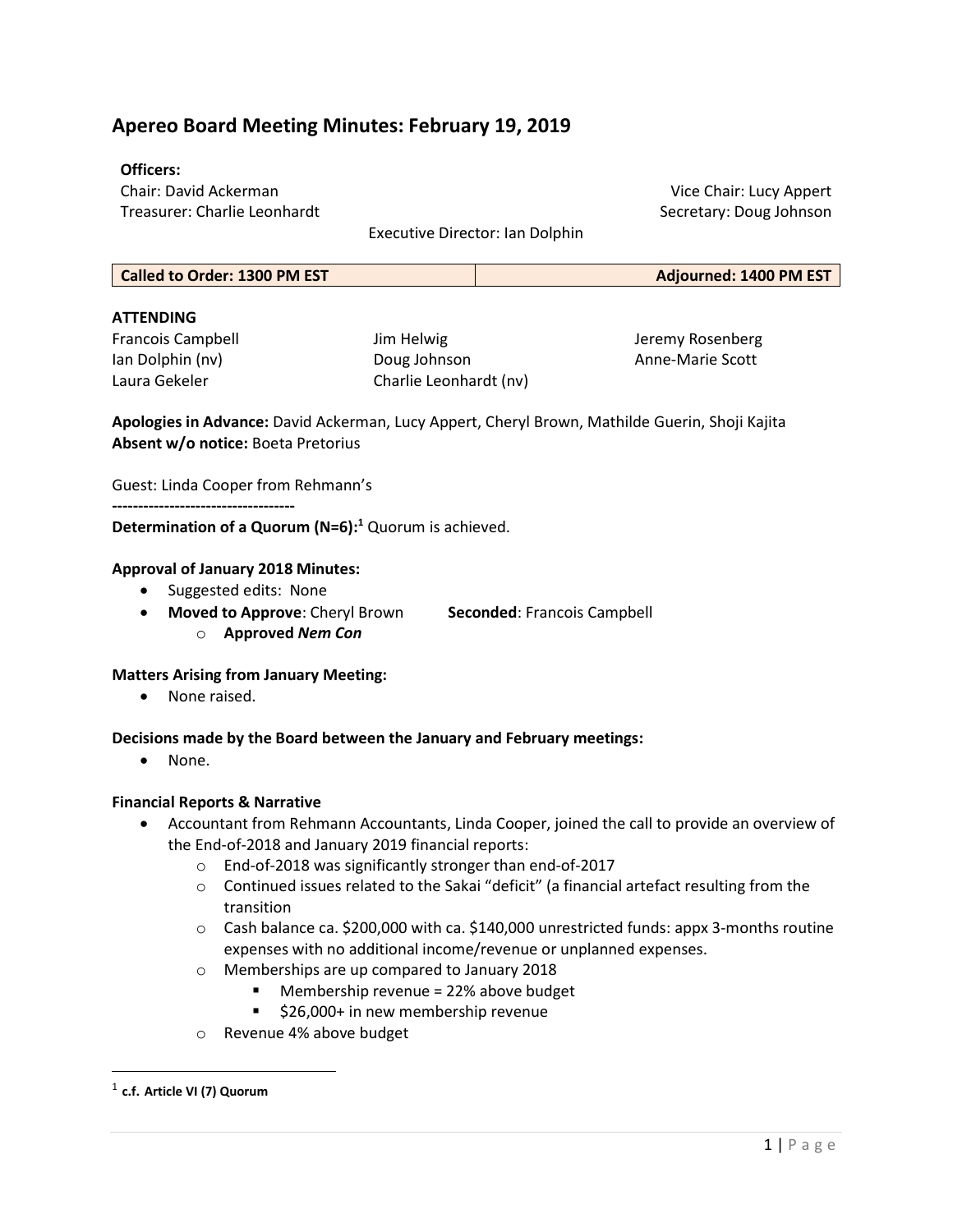- o Expenses 32% below budget
- $\circ$  Current financial reports contain budget projects for some projects (OAE, Opencast), but not all;
	- Board suggestion: This kind of financial projection would be useful for all projects; especially those with some level of paid staffing.
	- Linda thinks this is do-able and will work out details with Ian and Charlie.
- Audit Should we conduct an external audit?
	- $\circ$  Foundation by-laws stipulate an audit committee; which is the Board as a whole
	- o External audits can be expensive …
	- $\circ$  Board Finance Committee will investigate ballpark costs and process of an external audit and report back at a future meeting.

#### Strategic Work Overview & Immediate Tasks

- Draft KPI reporting (awaiting data) for Board comments via Internal List
- Tabled due to time constraints
	- $\circ$  Board members should review and comments ASAP.

# Potential Adjustment to Strategic Work: Educause Top Ten IT Issues

- https://www.educause.edu/research-and-publications/research/top-10-it-issues-technologiesand-trends/2019
- Tabled due to time constraints; with exception of Privacy, below.

#### Privacy: Impact on Apereo practice and programme activity

- Resources
	- o ID LSAC Keynote on Openness and Learning Analytics
		- https://www.slideshare.net/IanDolphinSakai/open-learning-analytics-lsac2018 (esp slides 64/65)
	- o Apache Privacy Policy https://www.apache.org/foundation/policies/privacy.html
	- o https://eugdpr.org
		- "Any organization that holds or uses data on people inside the European Union is subject to the new rules, regardless of where is it based" (CNN Business: https://tinyurl.com/y3vat6oq).
- The Board will engage in conversation on-list about privacy. Two tracks:
	- $\circ$  How to encourage all Apereo projects and communities to think in terms of privacy; and
	- o Drafting a Privacy Policy for Apereo.
		- A draft Privacy Policy is available in the February Board folder in OAE.

# Other Business

None.

Motion to Adjourn: Anne-Marie Scott Second: Jim Helwig Approved Nem con. Adjournment: 1402 hrs (EST)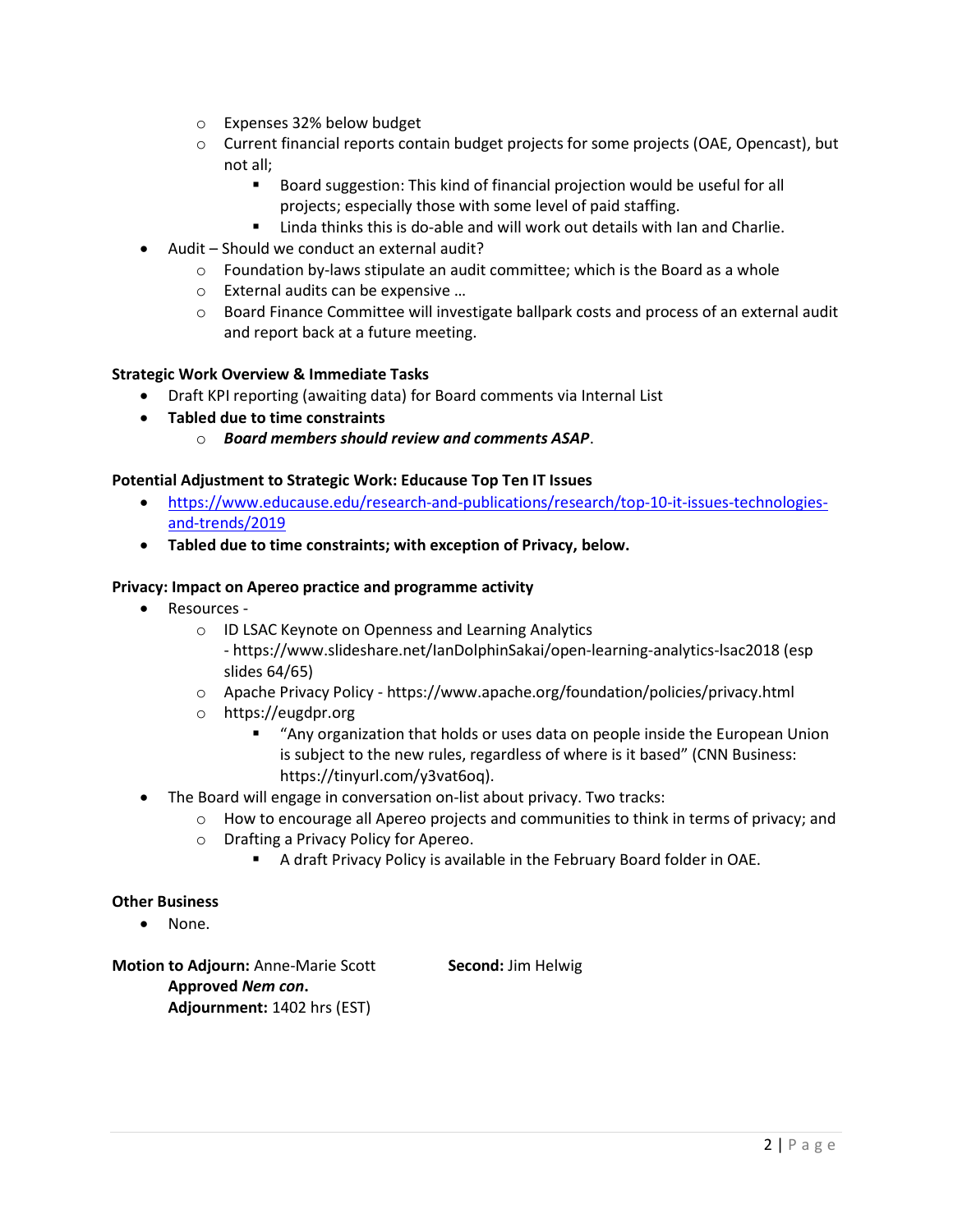# Forthcoming Events

- 2-6 June -- Open Apereo (7 June: Board Meeting)
- Apereo Webinars: https://www.apereo.org/content/apereo-events
- More events will be listed at https://www.apereo.org/events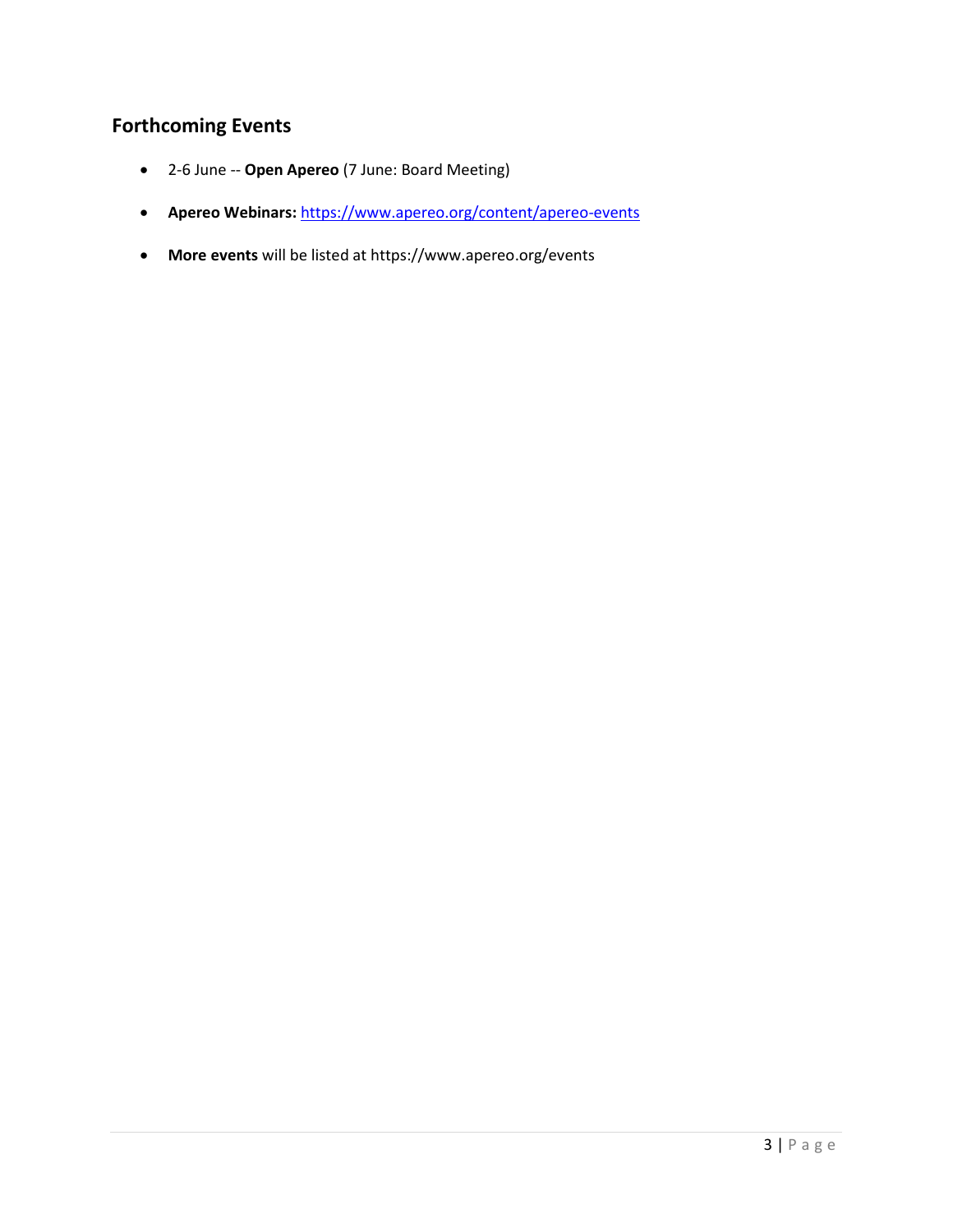# Executive Director's Notes: February 2019 Foundation Board Call

Items presented to the Board but not discussed in the Board meeting

Strategic Development work - Is progressing more slowly than anticipated, with fewer active volunteers than expected. This has been compounded by the holiday period, and my January/February vacation and medical leave. As a consequence of the latter, I am in the process of effectively rebooting the strategic development effort.

1.1 Theme 1: Membership and Financial Health. Members: Cheryl Brown, Boeta Pretorius, Ian Dolphin

- 1.1.1 Three key documents the case for joining Apereo, the benefits of Open Source software, and the benefits for open source software have been completed. The case for joining Apereo has been deployed. After a review with Patrick Masson of OSI, I am bringing forward the publication of our document on the benefits of open source software for education
- 1.1.2 Review of membership dues levels will commence in February.
- 1.1.3 A draft message template for software communities encouraging Apereo membership is available at

https://docs.google.com/document/d/1xq2eajApNEAjNaziOQqloXqtKUMQLarCnqDGKEIHM bo/edit . I propose to issue this shortly after the Board call - (a) as a message to the open list (b) to software community chairs and leads for adaptation to their own lists. Board comment is welcome.

- 1.1.4 Standing comment: Given the significance of this strand, the Board should consider whether current levels of volunteer support are appropriate.
- 1.2 Theme 2: Partnerships. Members: Anne-Marie Scott, Laura Gekeler, Ian Dolphin
	- 1.2.1 A draft MoU is before the Apereo/ESUP-Portail liaison Group for discussion. A meeting with the French Ministry of Higher Education and Research is scheduled for 25th February, at the Ministry in Paris. Resourcing OAE is one topic of discussion. I will bring a report to the March Board meeting.
	- 1.2.2 innovation, sustainability and privacy. Other Board members may wish to consider participating in this initial conversation,
- 1.3 Theme 3: Communications, Outreach and Engagement Members: Jim Helwig, Lucy Appert, Mathilde Guerin, Christian Murphy, Ian Dolphin.
	- 1.3.1 See Theme 1 above for content development and deployment.
	- 1.3.2 The Apereo Open List has seen several contributions on potential platforms and technologies for a major revision of our web presence, including one hours-costed proposal. The Comms Group met 13th February and determined to (a) solicit other proposals from the community (b) allow until the end of February for these to emerge (c) Meet to make a recommendation to the Board during the first week in March
	- 1.3.3 A catalogue of survey work around faculty and student expectations has commenced and is available in draft form here https://docs.google.com/document/d/1AqUWFXN8bkxXNRj9j84xGaz-PP2sLmImmMLQzSjRmYI/edit . If Board members - particularly outside the US - can contribute links it would be useful.
	- 1.3.4 A catalog of existing dissemination channels is taking shape and is available here https://docs.google.com/spreadsheets/d/17rLVXd0nNOUgoBoX7ipKdqRJRrxc64LY63E4FdZZDw/edit#gid=1066235838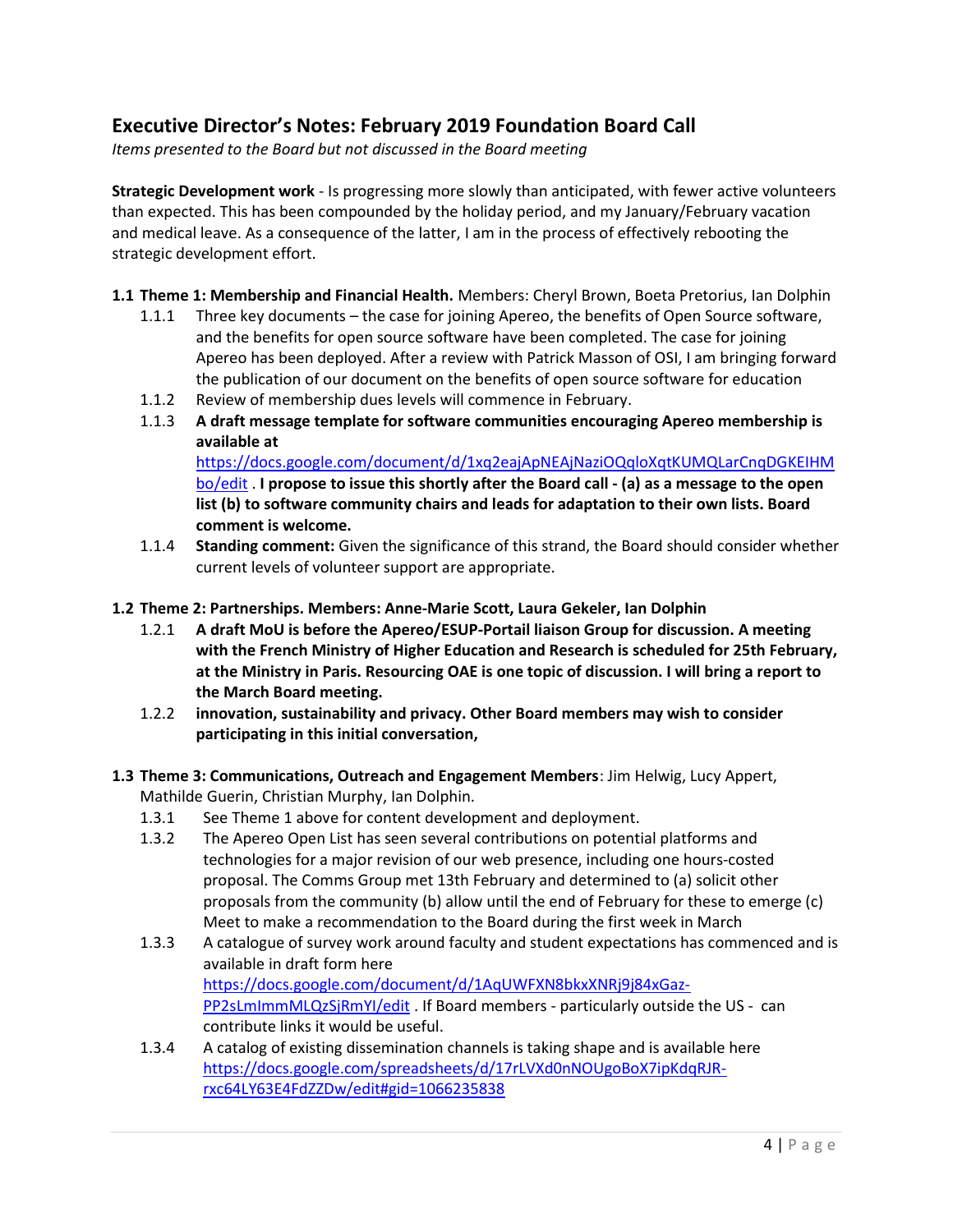- 1.4 Theme 4: Recognition Programs and Development Opportunities. Members: Cheryl Brown, Lucy Appert, Anthony Whyte, Ian Dolphin
	- 1.4.1 ATLAS planning is proceeding well and the call for entrants has been issued.
- 1.5 Theme 5: Software Community Health. Members: Laura Gekeler, Anne-Marie Scott, Miguel Laginha, Julian Tenney, Janice Smith, Ian Dolphin
	- 1.5.1 Draft metrics have attracted some discussion on the open list, although insufficient to judge consensus. Immediate next steps remain: to review the proposal in the light of discussion, amend if appropriate and republish to the open list and directly to software community chairs.
- 1.6 Theme 6: Foundation Services and New Ideas. Members: Francois Campbell, Julian Tenney, Jacques Raynauld, Miguel Laginha
	- 1.6.1 Process for new service ideas agreed and published. Awaiting proposals to test.
	- 1.6.2 An Apereo Software Community infrastructure catalog is growing rescheduled for completion in February
- 2. Open Apereo 2019 planning is proceeding, with 75 proposals in response to the CfP. Early responses to sponsorship call (which was issued last week) - Longsight have agreed to sponsor at Platinum level (\$10k), EDF (\$3K)
- 3. Apereo Europe / ESUP Days was held in Paris on February 5th. I am grateful to Anne-Marie Scott for speaking on behalf of Apereo in my place
- 4. Board Elections: Are imminent. I will propose a timetable via the Board list
- 5. The Open Source Initiative is preparing oss advocacy materials for education mainly aimed at Computer Scientists. I have agreed to participate. If other Board members can offer a small amount of time to participate, they would be very welcome.
- 6. Incubation: The Notifications Backbone incubating project has changed its name to Fiosan. OnTask has agreed to present remotely at Apereo Africa 2019 (Cape Town) and the IWG Quarterly call will take place in early March.